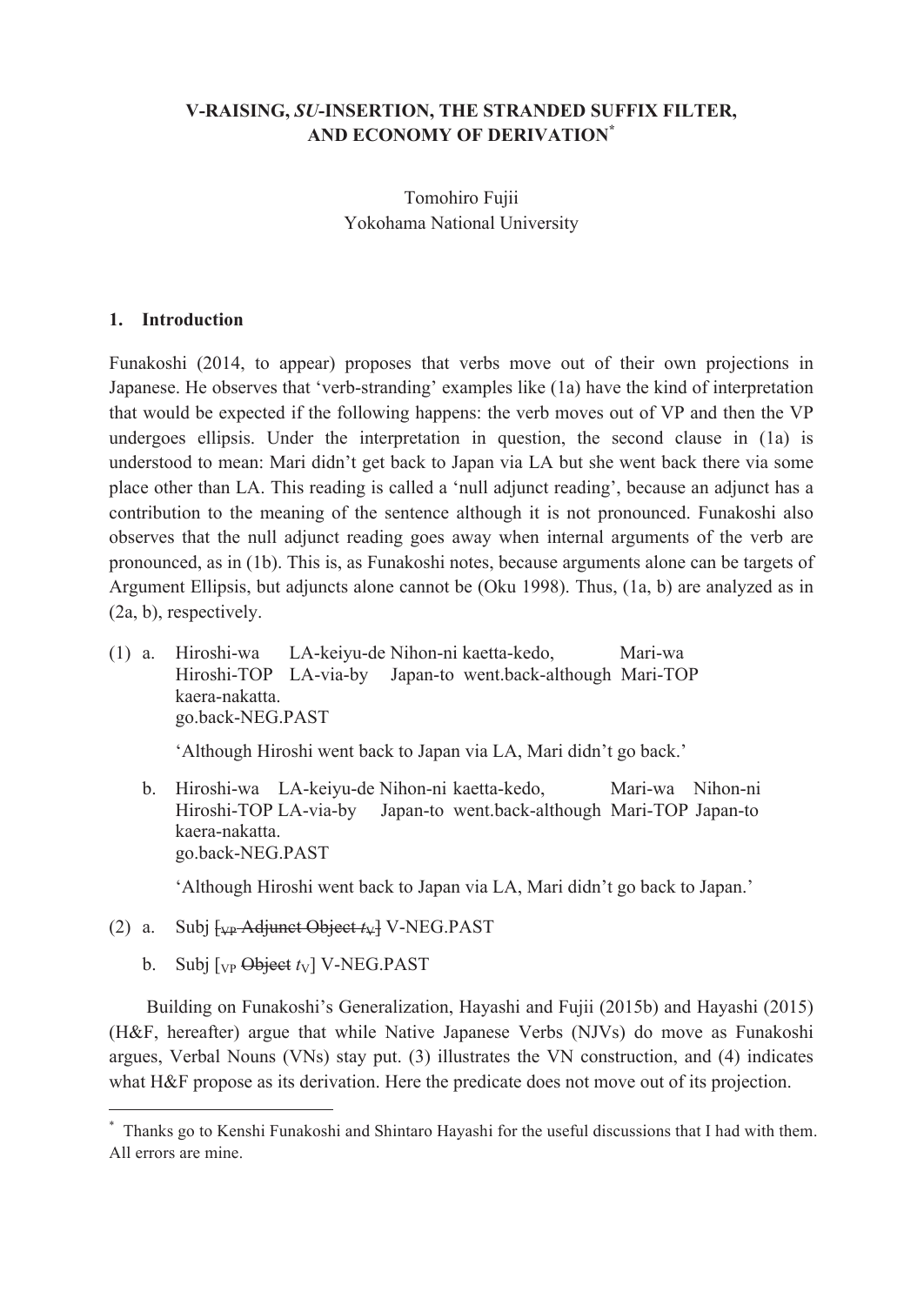- (3) Hiroshi-wa LA-keiyu-de Nihon-ni kikoku si-ta. Hiroshi- TOP LA-via-by Japan-to return do-PAST. 'Hiroshi went back to Japan via LA.'
- (4) Hiroshi-wa [VNP Nihon-ni kikoku] si-ta.

As evidence for this analysis, H&F give the contrast between (5a) and (5b). In (5a), *su* is pronounced and the VP-internal items are missing. In (5b), the VN and *su* are pronounced, and only the dependents are missing. H&F argue that (5a)'s capability of supporting a null adjunct reading, taken together with (5b)'s incapability thereof, indicates that the VN must stay inside the elided constituent in the VN construction. The analysis is shown in (6).

- (5) Hiroshi-wa LA-keiyu-de Nihon-ni kikoku si-ta-kedo, Hiroshi-TOP LA-via-by Japan-to return do-PAST-although 'Although Hiroshi went back to Japan via LA,'
	- a. Mari-wa si-nakatta. Mari-TOP do-NEG.PAST

'Mary didn't <go back to Japan via LA>.'

 b. Mari-wa kikoku si-nakatta. Mari-TOP return do-NEG.PAST

'Mary didn't return <to Japan>.'

(6) … Mari-wa [VNP LA-keiyu-de Nihon-ni kikoku] si-nakatta

 In what follows, we examine two paradigms involving a kind of NJV construction that behaves similarly to the VN construction. The first paradigm is given in (7), where *su* 'do', which is apparently pleonastic, is involved. (The second paradigm will be introduced in Section 2.)

(7) *Context*:

Hiroshi-mo Mari-mo suguni LA-keiyu-de Nihon-ni kaeru-yooni iwareta. both Hiroshi and Mari right.away LA-via-by Japan-to go.back -C was.told

'Both Hiroshi and Mari were told to go back to Japan via LA right away.'

 a. Hiroshi-wa nantoka LA-keiyu-de Nihon-ni kaeri-**wa si**-ta-kedo, Hiroshi-TOP barely LA-via-by Japan-to go.back-TOP do- PAST-although Mari-wa ∅ **si**-nakatt-ta. Mari-TOP do-NEG.PAST

 'Although Hiroshi managed to go back to Japan via LA, Mari didn't <go back to Japan via LA>.'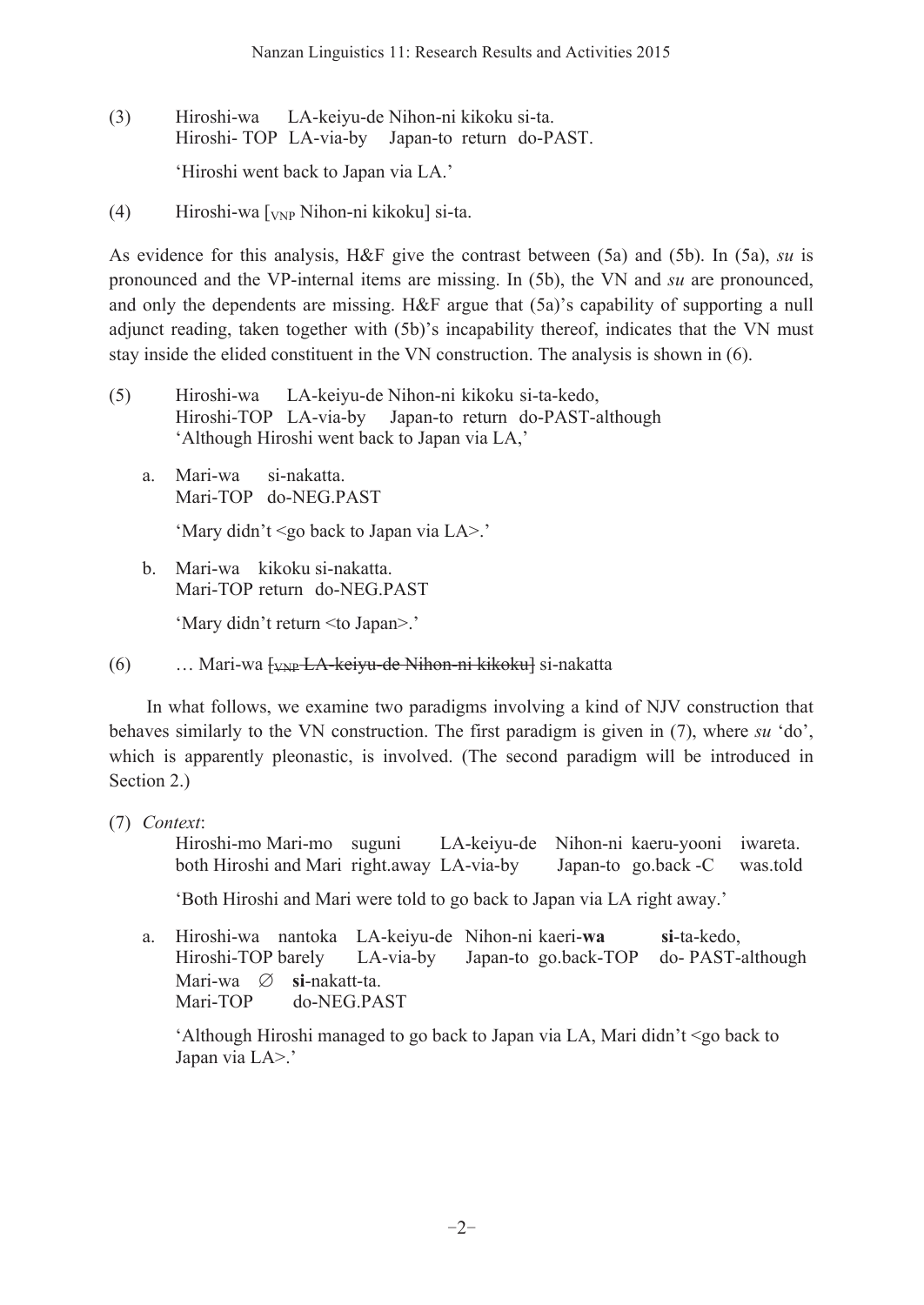b. Hiroshi-wa nantoka LA-keiyu-de Nihon-ni kaet-ta-kedo, Hiroshi-TOP barely LA-via-by Japan-to go.back-PAST-although \*Mari-wa ∅ **si**-nakatt-ta. Mari-TOP do-NEG.PAST

 'Although Hiroshi managed to go back to Japan via LA, Mari didn't {go back to Japan via LA, <go back to Japan via LA> }.'

(7a) involves a slightly different NJV construction than the one we saw in (1), whereas (7b) involves the same type as (1). In the former, a focus particle (Part) attaches to the NJV *kaer* 'go back'. Like the VN construction in (5a), the focus-marked NJV construction involves *su* 'do'. Note that the *su*-stranding sentence in (7a) seems to involve phrasal ellipsis of the same sort as the one seen in (1). This is so because a null adjunct reading is possible, as indicated in the translation of (7a). This interpretive property of (7a) leads us to hypothesize that here, a VP-like constituent containing the NJV is elided. By contrast, *su*-stranding gives rise to robust unacceptability in (7b), where the standard NJV construction is an antecedent clause, as noted by Hoshi (2009).<sup>1</sup> Despite *su* looking similar to English *do*, *su*-insertion is not fed by ellipsis of a VP-like constituent. In other words, it looks like *su*-stranding is allowed only when *su* is present in the antecedent.

 One way to describe the contrast is to assume that (i) the missing material in (7a) is the same VP as the focus-marked VP in the antecedent, and (ii) a focus particle can be part of an elided material only when it is recoverable. Then, we can accommodate the contrast between (7a) and (7b). The analysis is collaborated by the fact that the same focus-marked constituent can be fronted, as in (8).

(8) [LA-keiyu-de Nihon-ni kaeri]-wa Hiroshi-wa *t* si-nakat-ta. LA-via-by Japan-to go.back-TOP Hiroshi-TOP do-NEG.PAST

'Go back to Japan via LA, Hiroshi didn't.'

 The goal of this paper is to offer a grammar of Japanese that accounts for interactions among V-raising, *su*-insertion and ellipsis by using the above analysis of (7) as a probe into V's syntactic position. The other key paradigm is introduced in the next section. The organization of the paper is as follows. In Section 2, we consider the relationship between *su*insertion and an seemingly morphological requirement that seems to regulate application of *su*-insertion. In Sections 3 and 4, we review Hayashi and Fujii's (2015a) evidence that there is at least one instance of head movement that clearly takes place for a reason independent of the morphological requirement mentioned above. We make a working hypothesis that the same holds for V-raising. The hypothesis leads to the conclusion that *su*-insertion as well as

 $\overline{a}$ 

<sup>1</sup> The sentence is fine if no ellipsis applies. The first clause in (7b) can be followed by (i).

i. … Mari-wa LA-keiyu-de Nihon-ni kaeri-wa si-nakatta. Mari-TOP LA-via-by Japan-to go.back-TOP do-NEG.PAST

 <sup>&#</sup>x27;… Mari didn't go back to Japan via LA.'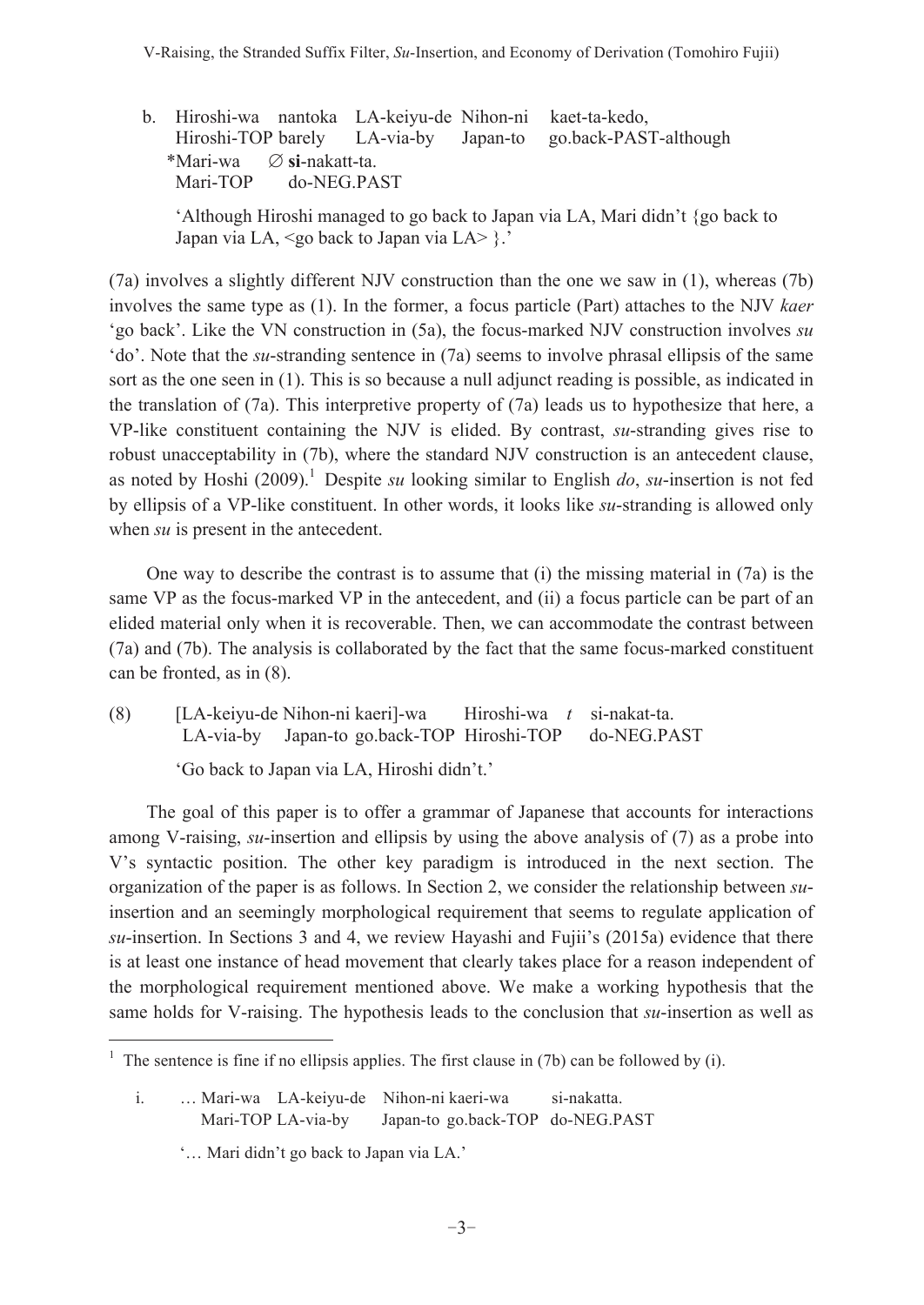raising of NJVs is EPP-driven. Section 5 points out one problem with the system that we are proposing. To solve the problem, we adopt the possibility of formulating V-raising and *su*insertion as allowing 'look ahead' to see what will happen in the derivation. After briefly discussing where ellipsis rules are built into the proposed grammar in Section 6, Section 7 takes up a data question that is left open in the paper. Section 8 concludes the paper, suggesting a way of doing away with the look-ahead property. An economy-based approach is proposed.

 Before proceeding, one comment is in order on the assumption that we make about basic clause structure in Japanese. Throughout this paper, I assume that the basic clause structure in Japanese is " $[<sub>TP</sub> Subj [<sub>VP</sub> Obj V] T]$ ", without assuming further (unpronounced) functional heads such as v. The reason for doing so is as follows. This helps us to tease apart quite a few possible analytical options on empirical grounds rigorously, without dealing with concerns such as: Can ellipsis apply to both vP and VP? Is the phonologically null v visible to a suffixation rule? Can v be a target of *su*-insertion?, and so on. For the moment, I have to leave all these subtle but important questions for future research.

## **2.** *Su***-Insertion and a Suffixation Requirement**

 $\overline{a}$ 

We argues that NJVs stay in-situ when a focus particle attaches to them in (7). We use this observation to investigate the following paradigm, which illustrates interactions between Focus Particle Attachment and *su*-insertion in (9).

| (9) | a. | Hiroshi-wa LA-keiyu-de Nihon-ni kaer-anakatta.        |                                           | Hiroshi-TOP LA-via-by Japan-to go.back-NEG.PAST     |                                                                      | $(-su, -Part)$ |
|-----|----|-------------------------------------------------------|-------------------------------------------|-----------------------------------------------------|----------------------------------------------------------------------|----------------|
|     |    |                                                       | 'Hiroshi didn't go back to Japan via LA.' |                                                     |                                                                      |                |
|     |    | b. *Hiroshi-wa LA-keiyu-de Nihon-ni kaeri si-nakatta. |                                           | Hiroshi-WA LA-via-by Japan-to go.back do-NEG.PAST   |                                                                      | $(+su, -Part)$ |
|     |    | c. *Hiroshi-wa LA-keiyu-de Nihon-ni kaeri-wa          |                                           | Hiroshi-TOP LA-via-by Japan-to go.back-TOP NEG.PAST | nakatta.                                                             | $(-su, +Part)$ |
|     | d. | Hiroshi-wa LA-keiyu-de Nihon-ni kaeri-wa              |                                           |                                                     | si-nakatta.<br>Hiroshi-WA LA-via-by Japan-to go.back-TOP do-NEG.PAST | $(+su, +Part)$ |

The data show that in the simplex NJV construction, attachment of a focus particle right to the main verb and application of *su-*insertion is in the biconditional relation. That is, when focusing on the two factors, *su* is inserted if and only if a focus particle attaches to the main verb; For this last resort nature of *su*, see, among others, Kuroda 1965, Sakai 1998, Kishimoto 2007, Hatakeyama et al. 2008, Hoshi 2009. $^2$  This is reminiscent of the distribution of non-

<sup>&</sup>lt;sup>2</sup> It has sometimes been argued that *su* 'do' also has a main verb (i.e. theta-role assigning) use (Hoshi 1995, Saito 2006, Takita 2011 and references therein). The characterization of *su*-insertion that will be introduced in (10b) does not exclude the possibility of inserting *su* to a theta-role assigning head.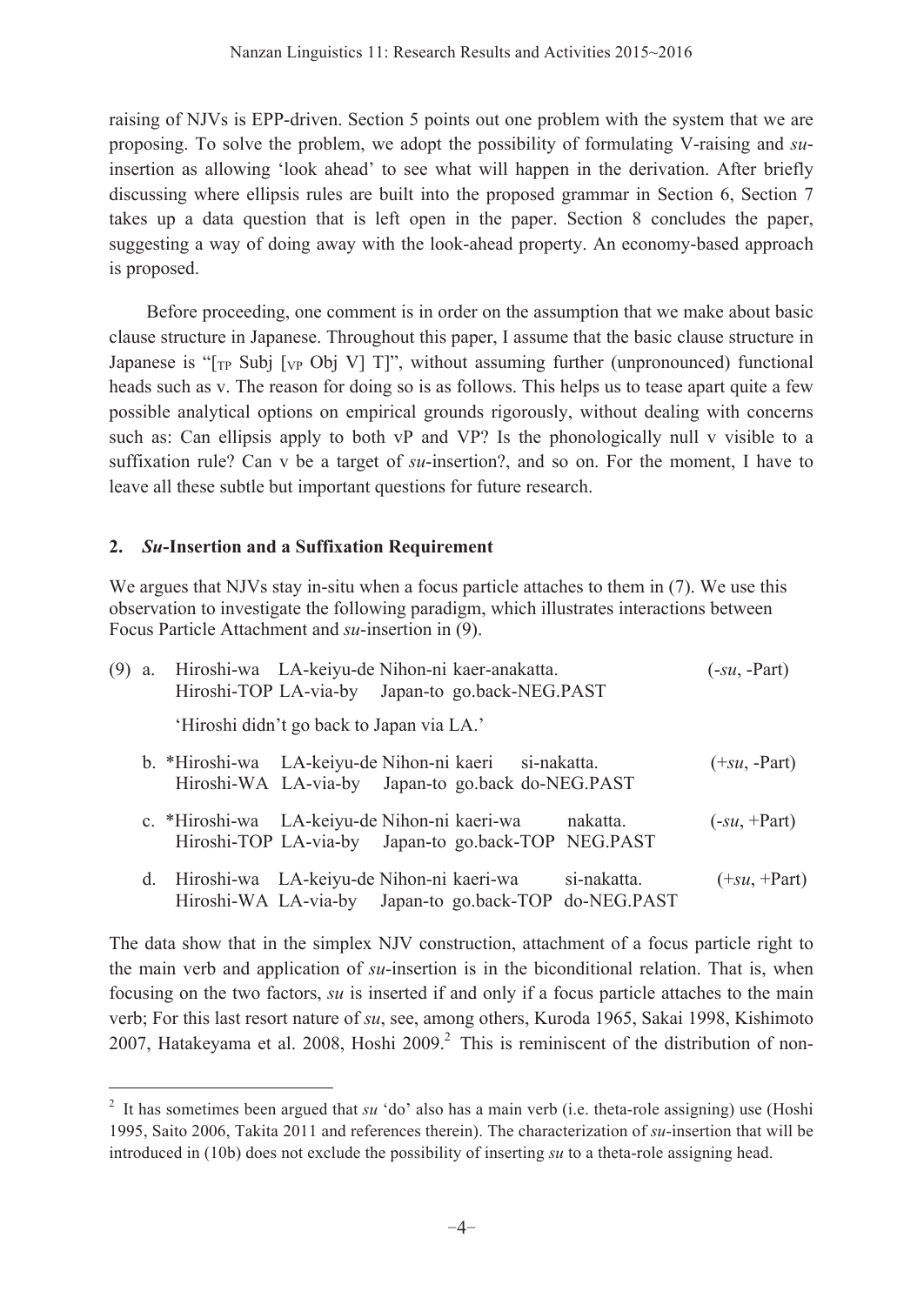emphatic *do* with respect to items like negation; cf. Chomsky 1957, Lasnik 1981, 1995 on English  $do^3$ . What the Japanese data above indicate can be stated as in (10) below.

- (10) a. *Suffixation requirement:*  Tense, Negation and affixal predicates such as causative *sase* (Suffs, hereafter) must be suffixed onto NJVs. Furthermore, suffixation of this sort fails if the Suff is not adjacent to the NJV; see (9a, d) vs. (9c).
	- b. Su*-insertion as a costly last resort operation*: The apparently pleonastic native verb *su* 'do' cannot be inserted to a Suff unless it is required. *Su*-insertion cannot apply when a non-pleonastic NJV can meet the above requirement*;* see (9b) vs. (9d).

One difficulty we are faced with in analyzing (9) in structural terms is that we cannot easily tell where the NJV is located in these structures. As already hinted at above, ellipsis and movement serve as tests to determine where the NJV is located.

## **3. The Suffixation Requirement Is Not the Trigger of Head Movement**

H&F (2015a), building in part on McCawley and Momoi (1986) and others, argue that the complex head of so-called *te*-complements, which we call V-*te* for short, undergoes overt head movement to the verb of the next higher clause. (11) is an example of benefactive *kure* 'give' selecting a *te*-complement.

(11) Hiroshi-wa  $\int_{\text{TP}}$  PRO LA-keiyu-de Nihon-ni t<sub>V</sub>  $t_T$ ] kaet-te kureta. Hiroshi-TOP LA-via-by Japan-to go.back-TE gave

'Hiroshi went back to Japan via LA (for me).'

Postulation of this head movement is motivated by properties of this construction including those illustrated in (12). The *te-*complement is not easy to move or elide, unlike other complement clauses. This is surprising given that clausal complements generally can move and get elided; see how the *te*-complement differs from the *to*-complement shown in (13).

(12) a. \*[LA-keiyu-de Nihon-ni kaet-te] Hiroshi-wa *t* kure-nakatta. LA-via-by Japan-to go.back-TE Hiroshi-TOP give-NEG.PAST

*Lit*. 'Go back to Japan via LA, Hiroshi didn't give.'

 $\overline{a}$ 

iv. John did not come.

<sup>3</sup> As the following set of examples shows, the presence of *do* and that of *not* entail each other. (We abstract away from the form of the lexical verb.)

i. John came.

ii. \*John not came.

iii.\*John did come.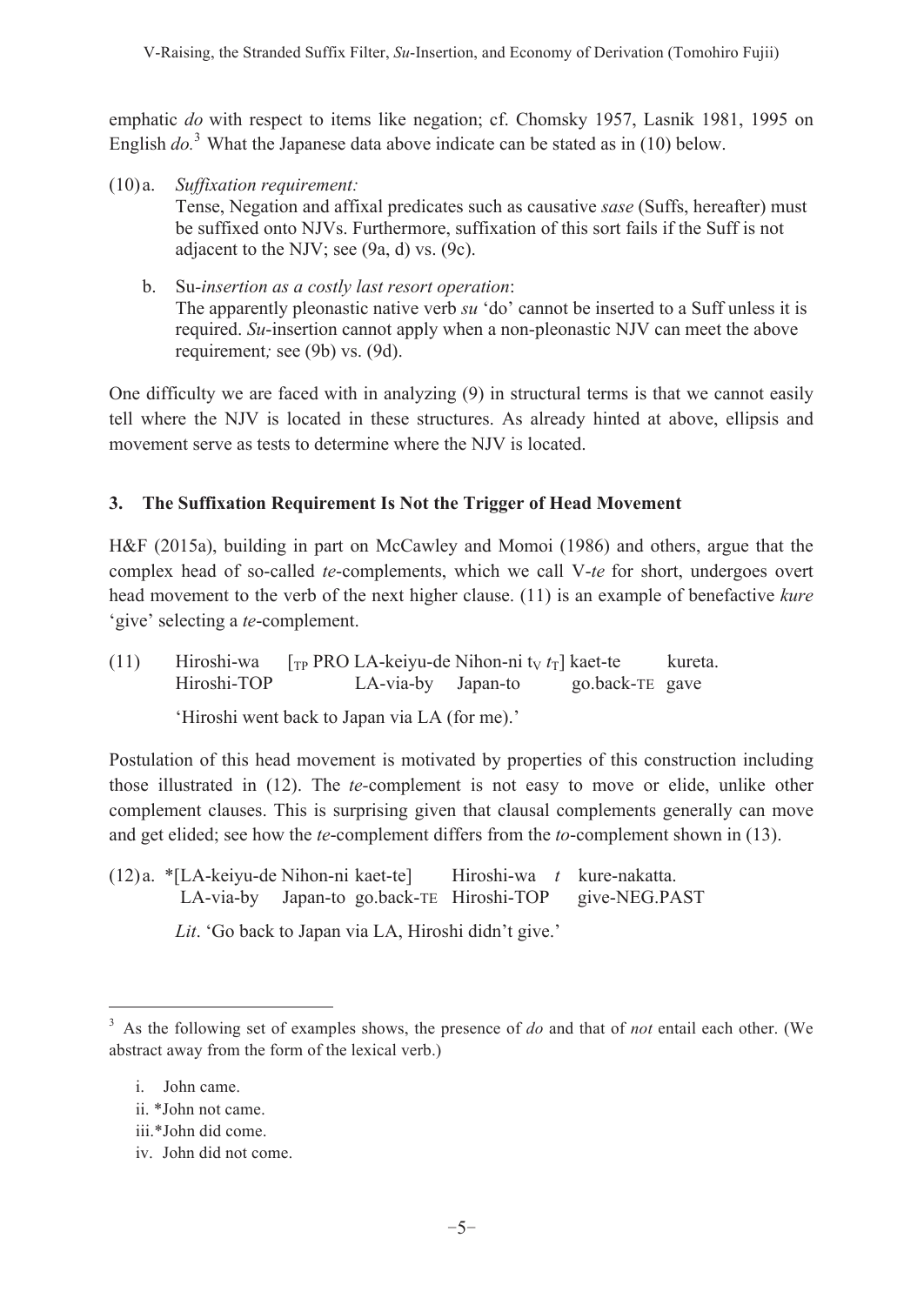- b. Hiroshi-wa [LA-keiyu-de Nihon-ni kaet-te] kure-nakatta-kedo, Hiroshi-TOP LA-via-by Japan-to go.back-TE give-NEG.PAST-although \*Mari-wa ∅ kureta. Mari-TOP gave *Lit*. 'Mari didn't give.'
- (13) a. [LA-keiyu-de Nihon-ni kaeru-to] Hiroshi-wa *t* iw-anakatta. LA-via-by Japan-to go.back-C Hiroshi-TOP say-NEG.PAST

'That he would go back to Japan via LA, Hiroshi said.'

 b. Hiroshi-wa [LA-keiyu-de Nihon-ni kaeru-to] it-ta-kedo, Hiroshi-TOP LA-via-by Japan-to go.back-C say-PAST-although Mari-wa ∅ iwa-nakatta.<br>Mari-TOP sav-NEG.PA say-NEG.PAST.

 'Although Hiroshi said that he would go back to Japan via LA, Mari didn't say <that she would go back to Japan via LA>.'

Suppose V-*te* always raises to the higher V. Then the contrasts between the *te*-complement and the standard *to*-complement are expected; V-*te* is not be part of the fronted constituent (12a), nor can it be part of the elided constituent (12b). To account for this, H&F propose that *kure* 'give' has a lexical entry of the following sort.

(14) *kure*: Verb, [+TP \_\_], [uT](+EPP)

As shown in (14), the item is a verb and selects a TP, and the feature "[uT] $_{(+EPP)}$ " instructs to overtly attract the closest T element. When a T element raises overtly to the higher V, the V's uninterpretable T feature is successfully checked off. We thus encode the trigger of V-*te* raising into the grammar in terms of the attractor's EPP feature.

 Now we turn to the relevance of this *te* construction to the main point. Notice first that V-*te* and NJVs' behavior in ellipsis and fronting contexts is identical. They raise out of the elided or fronted constituents that originally contain them. Furthermore, it is worth observing that Vs selecting *te*-complements, unlike Suffs selecting VP, do not get suffixed onto anything. As H&F observe, Focus Particle Attachment to V-*te* does not affect the syntax of the construction.

| (15)a. | Hiroshi-wa $\lceil_{\text{TP}}$ LA-keiyu-de Nihon-ni kaet-te]-wa<br>(*si-)kure-nakatta.<br>do-give-NEG<br>Hiroshi-TOP LA-via-by Japan-to go.back-TE-TOP |  |  |  |  |  |
|--------|---------------------------------------------------------------------------------------------------------------------------------------------------------|--|--|--|--|--|
|        | 'Hiroshi didn't go back to Japan via LA (for me).'                                                                                                      |  |  |  |  |  |
|        | b. * [LA-keiyu-de Nihon-ni kaet-te-wa] Hiroshi-wa $t$<br>kure-nakatta.<br>LA-via-by Japan-to go.back-TE Hiroshi-TOP<br>give-NEG.PAST                    |  |  |  |  |  |
|        | c. Hiroshi-wa [LA-keiyu-de Nihon-ni kaet-te-wa]<br>kure-nakatta-kedo,<br>Hiroshi-TOP LA-via-by Japan-to go.back-TE give-NEG.PAST-although               |  |  |  |  |  |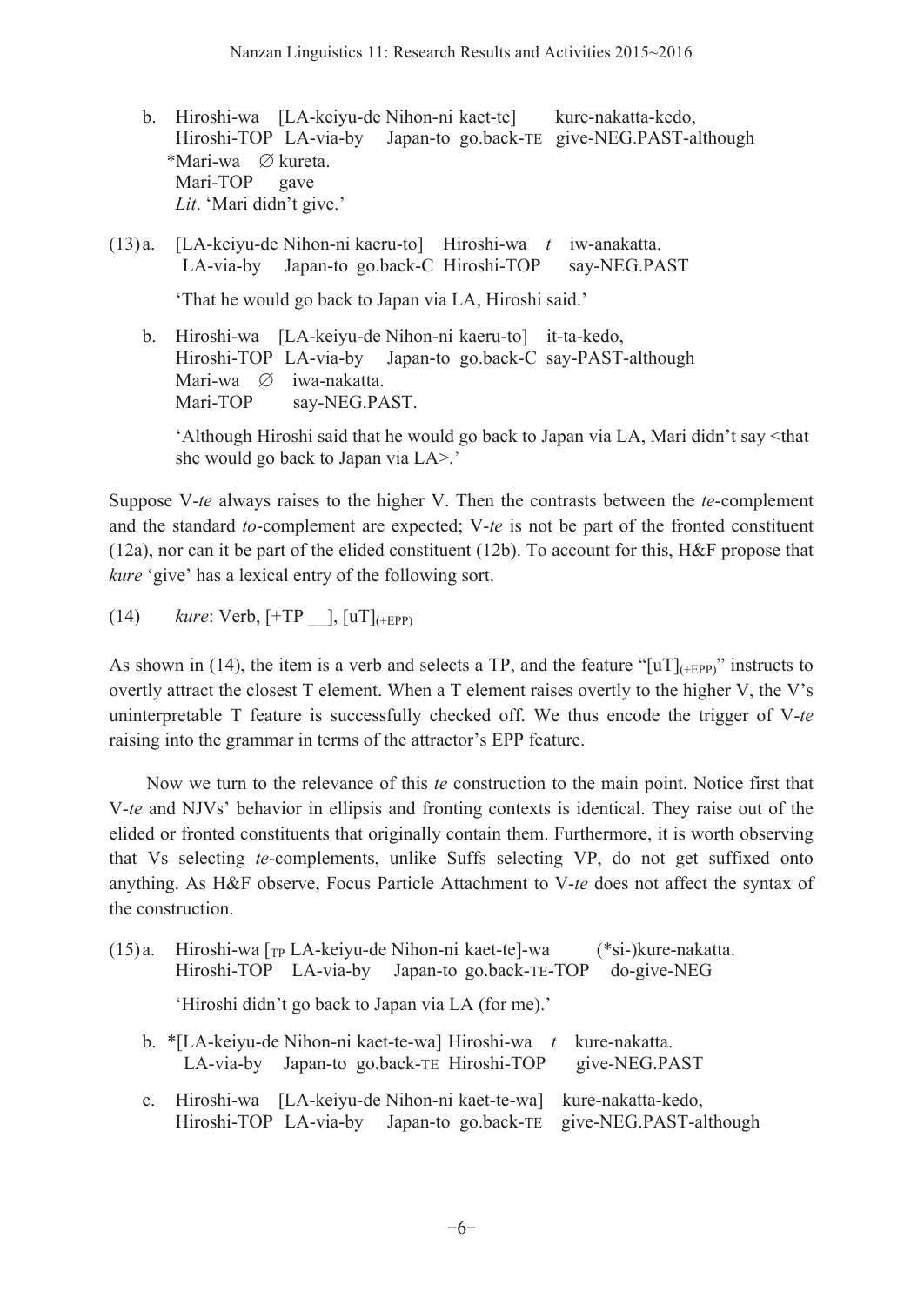\*Mari-wa ∅ kureta. Mari-TOP gave.

(15a) shows that Focus Particle Attachment to V-*te* does not trigger insertion of *su*. (15b, c) show that the process does not make the *te*-clause capable of being moved or elided either.

 Although H&F (2015a) didn't offer a structural analysis of the focus-marked variety of *te*-complements, their account of V-*te* raising, reflected in the lexical entry of *kure* in (14), can be maintained. We assume here that Part, a focus particle, attaches to a head and that when the head raises, the particle also raises. Given this, all the requirements coded in (14) are fulfilled in the derivation shown below. (The main conclusion that we present below does not hinge on these assumptions about the syntax of focus particles, though. We could assume, for instance, that Part, projecting its own projection, gets pied-piped by T when T raises. However, we choose the base-generated head-to-head adjunction structure to make our analysis—especially, our analysis of ellipsis—less complicated.)



The absence of effects of Focus Particle Attachment on V-*te* raising tells us that raising of V*te* takes place for a reason independent of the suffixation requirement. Here we propose generalizing this 'EPP-driven head movement' analysis to V-raising in the simplex NJV construction: namely, V-raising is solely triggered by the EPP feature of the attractor, as depicted in (17).

 $(17)$   $[vP ... tv]$  V-Suff<sub>[uV(+EPP)]</sub>

Given what our diagnostic tests tell us, there is no reason to assume that V-*te* raising and Vraising are different phenomena. So the simplest assumption is that they are different instances of the same operation.

## **4.** *Su***-Insertion Is EPP-Driven**

The hypothesis that V-raising, or NJV-raising more precisely, is EPP-driven has a consequence for analysis of *su*-insertion. Recall that according to the VP-ellipsis and VPfronting data given in (7) and (8), "V-Part" may stay inside the elided or fronted constituent without raising to Neg, as in (18).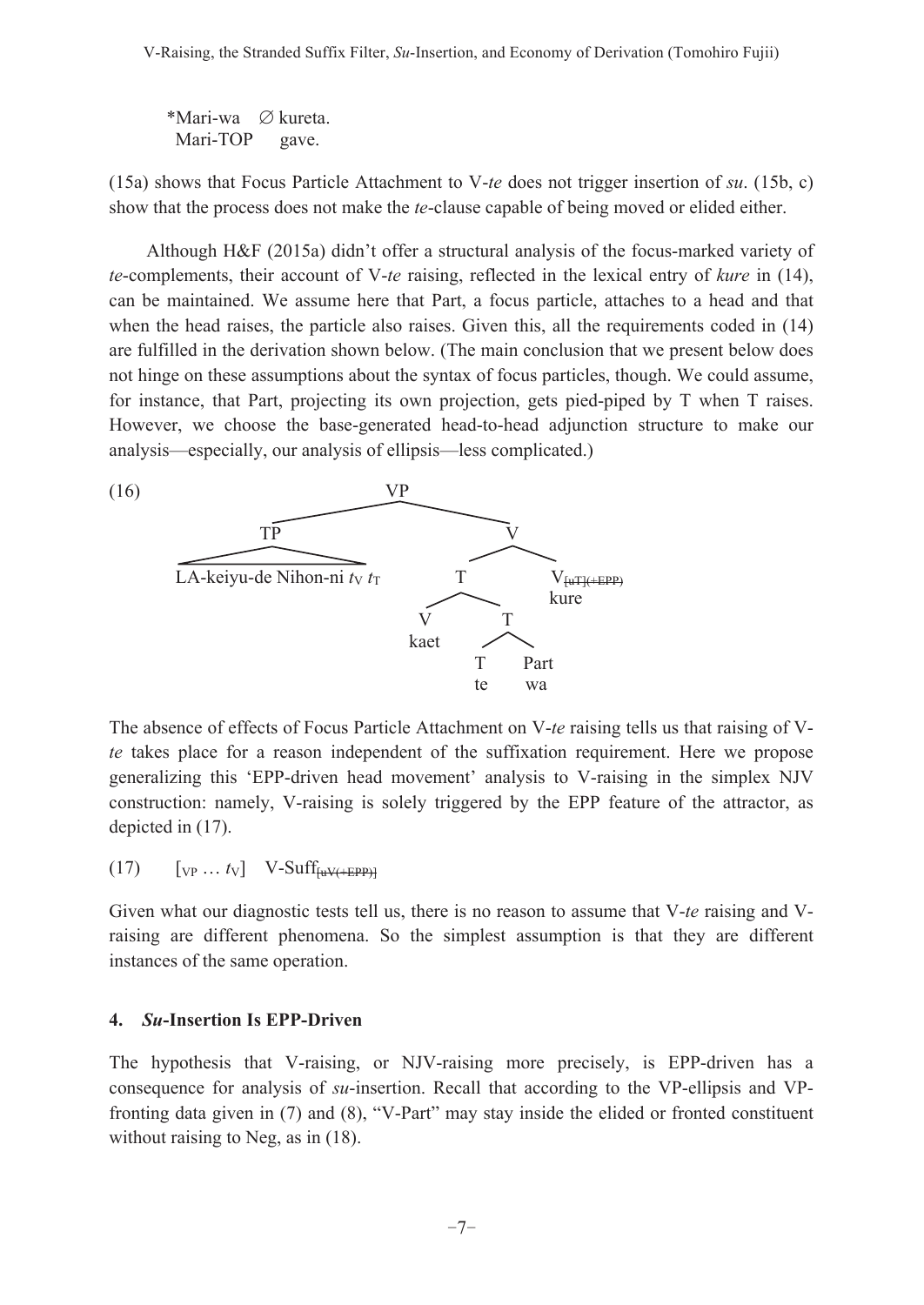#### (18) [VP … V-Part] *si*-Suff

Given the analysis of the simplex NJV construction in (17), the grammaticality of the representation given in (18) forces one to assume that  $su$ -insertion does satisfy " $[uV_{(+EPP)}]$ " on Suff. In other words, *su*-insertion, as well as V-raising, is EPP-driven. This conception of *su*insertion, in turn, leads to a specific formulation of the nature of the requirement of Suffs. To revising (10a), we propose the Stranded Suffix Filter (SSF), borrowing from Lasnik (1981).

(19) *Stranded Suffix Filter:*

Suffs (i.e. Tense, Negation, and affixal predicates such as causative *sase*) have the feature  $\text{[NV\text{'}]}$ . \*Suff $\text{[NV\text{'}]}$  if Suff is not suffixed onto a native verb that is linearly left adjacent to it at surface structure.

 By "filter" and "surface structure", I mean that this requirement never triggers narrowsyntactic operations. Under this assumption, here is how the system works. Either V-raising or *su*-insertion may apply if and only if there is Suff that has an unchecked EPP feature. If there is no unchecked EPP feature, neither movement nor *su*-insertion applies. Representations created by syntax are evaluated with regard to surface constraints including the SSF at surface structure. For the sake of concreteness, we show the lexical entry for present tense *ru* and a sample derivation in which V-to-T movement applies.

 $r\mu$ : T<sub>[-past]</sub>,  $[+VP \; ]$ ,  $uV$ <sub>(+EPP)</sub>,  $[NV^{\prime}]$ 



 It should be noted that since V is a native Japanese verb in (21), the output representation obtained through V-to-T raising satisfies the SSF. Furthermore, it should also be noted that the system does not allow a Suff to attract V and trigger *su-*insertion, because by assumption a Suff has only one active EPP feature. Thus, the following never happens: when V bears a focus particle, "V-Part" raises to a Suff to meet the EPP requirement and then *su*insertion rescues the stranded Suff.

 This said, we are finally in a position to outline an empirical problem posed by (9) in the next section.

### **5. V-Raising and** *Su***-Insertion As Peeking Rules**

Let us review how the paradigm in  $(9)$ , repeated here as  $(22)$ , are analyzed under the current assumptions.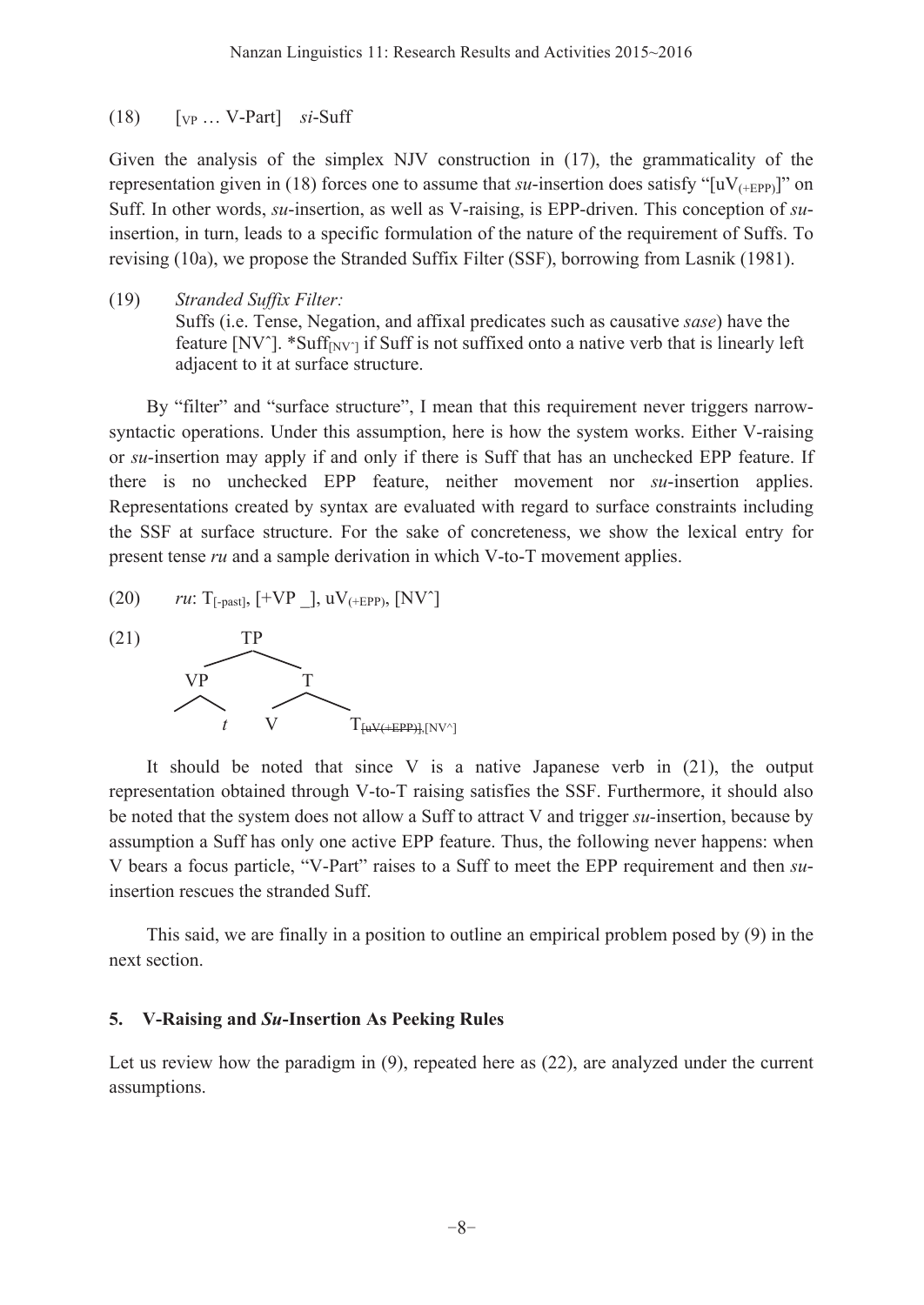| (22)a. | Hiroshi-TOP LA-via-by                               | 'Hiroshi didn't go back to Japan via LA.' | Hiroshi-wa LA-keiyu-de Nihon-ni kaer-anakatta.<br>Japan-to go.back-NEG.PAST |             |  |
|--------|-----------------------------------------------------|-------------------------------------------|-----------------------------------------------------------------------------|-------------|--|
|        | b. *Hiroshi-wa LA-keiyu-de<br>Hiroshi-WA LA-via-by  |                                           | Nihon-ni kaeri si-nakatta.<br>Japan-to go.back do-NEG.PAST                  |             |  |
|        | c. *Hiroshi-wa LA-keiyu-de<br>Hiroshi-TOP LA-via-by |                                           | Nihon-ni kaeri-wa<br>Japan-to go.back-TOP NEG.PAST                          | nakatta.    |  |
| d.     | Hiroshi-wa LA-keiyu-de<br>Hiroshi-WA LA-via-by      |                                           | Nihon-ni kaeri-wa<br>Japan-to go.back-TOP do-NEG.PAST                       | si-nakatta. |  |

 First, take the ungrammaticality of (22c). Though it is consistent with what the theory predicts, the data is not very informative for evaluating the theory. This is so because, regardless of whether "V-Part" moves or not, Neg fails to satisfy the SSF in any possible derivation that would give rise to this string of morphemes.

 Second, the grammaticality of (22a) is explained straightforwardly. The analysis is given in (23a). (Predicted grammaticality judgments are indicated in parentheses.) V raises to Neg to check the EPP feature and that creates a context in which Neg respects the SSF. Note that we predict V cannot stay inside VP due to the EPP of Neg, as in (23b). (Suffixation may succeed here if 'adjacency' is linear adjacency.) This prediction, however, is hard to test because the ellipsis test and fronting test both yield a situation where Neg is stranded. The derivations then violate the SSF anyway, similarly to what we saw for (22c).

(23) *Possible derivations for grammatical (22a)* a.  $({\checkmark})[_{VP} \dots t]$  [Neg V-Neg] b.  $(*)$ [<sub>VP</sub> ... V] [<sub>Neg</sub> Neg] (EPP is left unchecked)

 Thirdly, turn to the ungrammaticality of (22b). Two potential derivations are given below. (24a) is correctly predicted to be ungrammatical because V-raising and *su*-insertion must not both apply in the current theory. It should be noted that (24b) poses a problem; if nothing additional is said, (24b) incorrectly leads to a grammatical output representation. The EPP and the SSF are both satisfied.

(24) *Possible derivations for ungrammatical (22b) (To be revised)* a.  $(*)$ [ $_{VP}$  ... *t*] [Neg V *si*-Neg] (Only one EPP feature is active) b.  $(\checkmark)$ [<sub>VP</sub> ... V] [<sub>Neg</sub> *si*-Neg]

What is lacking in the theory? It is a device that allows us to encode the Last Resort character of *su*-insertion. *Su* can be inserted into a Suff only when its suffixation potentially fails. In (24b), even though there is nothing that would potentially block suffixation, *su* gets inserted.

Given this, we stipulate: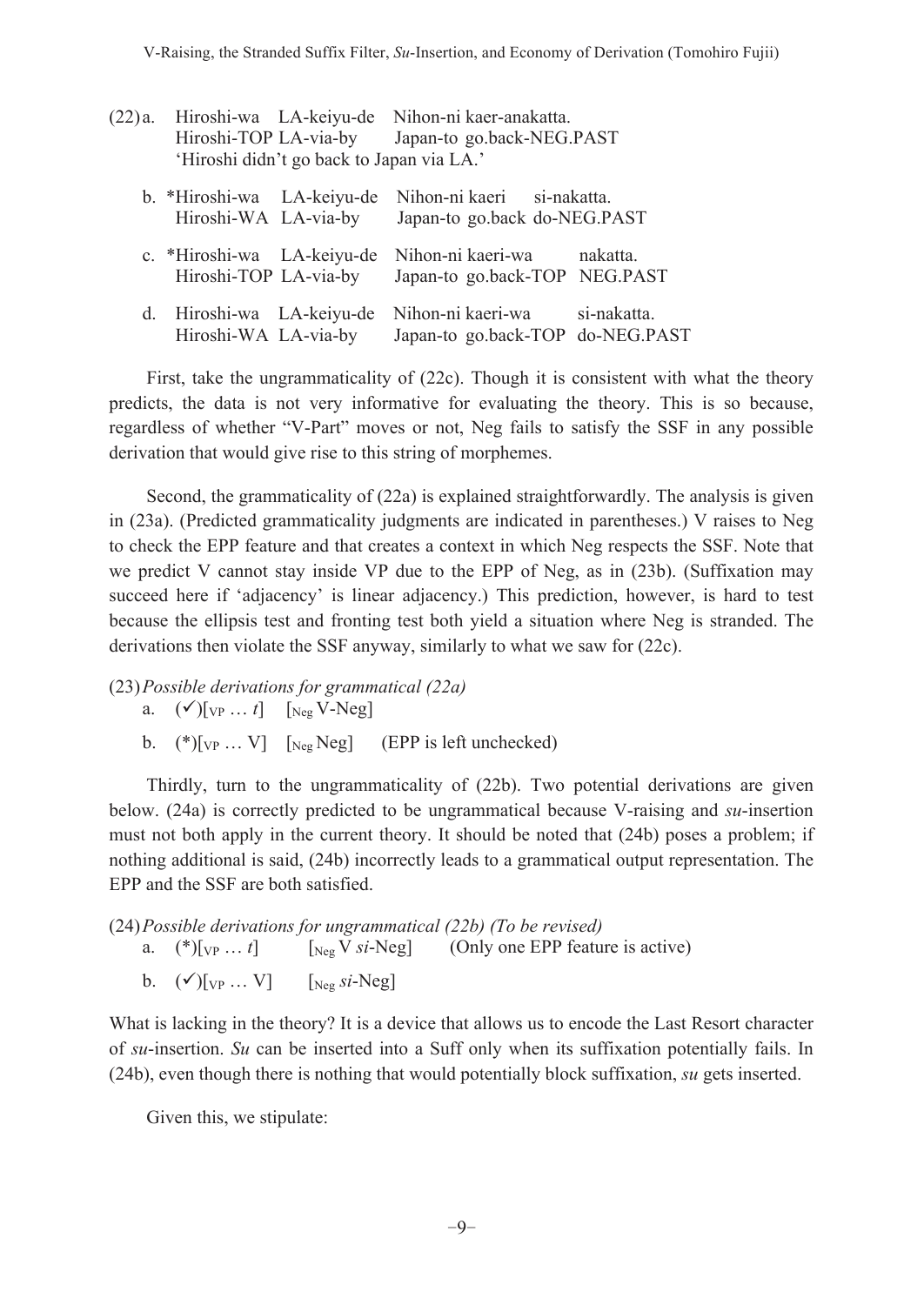(25) *EPP-driven rules as peeking rules*

 The grammar first tries checking off the EPP feature of a Suff by applying V-raising. If the application of V-raising gives rise to a structure that creates no stranded Suff, it applies V-raising. If, by contrast, the application of V-raising results in there being a stranded Suff (e.g. when V bears Part), then the grammar does not apply V-raising and apply *su*-insertion instead.

Formulated this way, EPP-driven rules can be called 'peeking rules' in the sense of Harada (1973). In more modern terms, the grammar allows 'look ahead' to see what will happen after Spell-out or in PF output when applying narrow-syntactic rules, as in (26).

(26)

Numeration Spell-out/PF output - EPP-driven operations -SSF

Once we assume (25), the fact can be made to follow. In (27b), application of *su*-insertion should be blocked since V-raising followed by suffixation produces a legitimate output representation.

- (27) *Possible derivations for ungrammatical (22b) (Revised)* a.  $(*)$ [<sub>VP</sub> ... *t*] [<sub>Neg</sub> V *si*-Neg]
	- b. (\*)[VP … V] [Neg *si*-Neg] (*Su*-insertion is preempted by V-raising)

 Finally, let us turn to the grammaticality of (22d). Here too, we consider two derivations: (28a, b). The current assumptions lead us to predict that (28a) is grammatical. (25) dictates that the EPP feature of Neg triggers *su*-insertion rather than V-raising, because "[Neg V-Part Neg]", which V-raising would lead to, is an illegitimate surface structure. As for (28b), it is grammatical because V-raising and *su*-insertion both apply. This does not happen since Neg has only one EPP feature. (Note, though, we haven't, though, tested if V-Part *never* raises out of VP. We turn to the issue later in Section 7.)

(28) *Possible derivations for ungrammatical (22d)* a.  $({\checkmark})[_{VP} \dots V\text{-Part}]$  [Neg *si*-Neg]

b. (\*)  $[v_P \dots t]$  [Neg V-Part *si*-Neg]

 Summarizing this section, we first formulated the obstacle that makes it difficult to offer an initial account of  $(9)$ , i.e. how  $(24b)$  can be blocked. We proposed a way out by proposing that V-raising and *su*-insertion, now both characterized to be EPP-driven, are peeking rules. In Section 8, we introduce the notion of economy of derivation to account for the data without making recourse to look ahead. Before so doing, we briefly discuss the status of Ellipsis in the grammar in Section 6 and deal with the question of how to test the prediction made in (28b) in Section 7.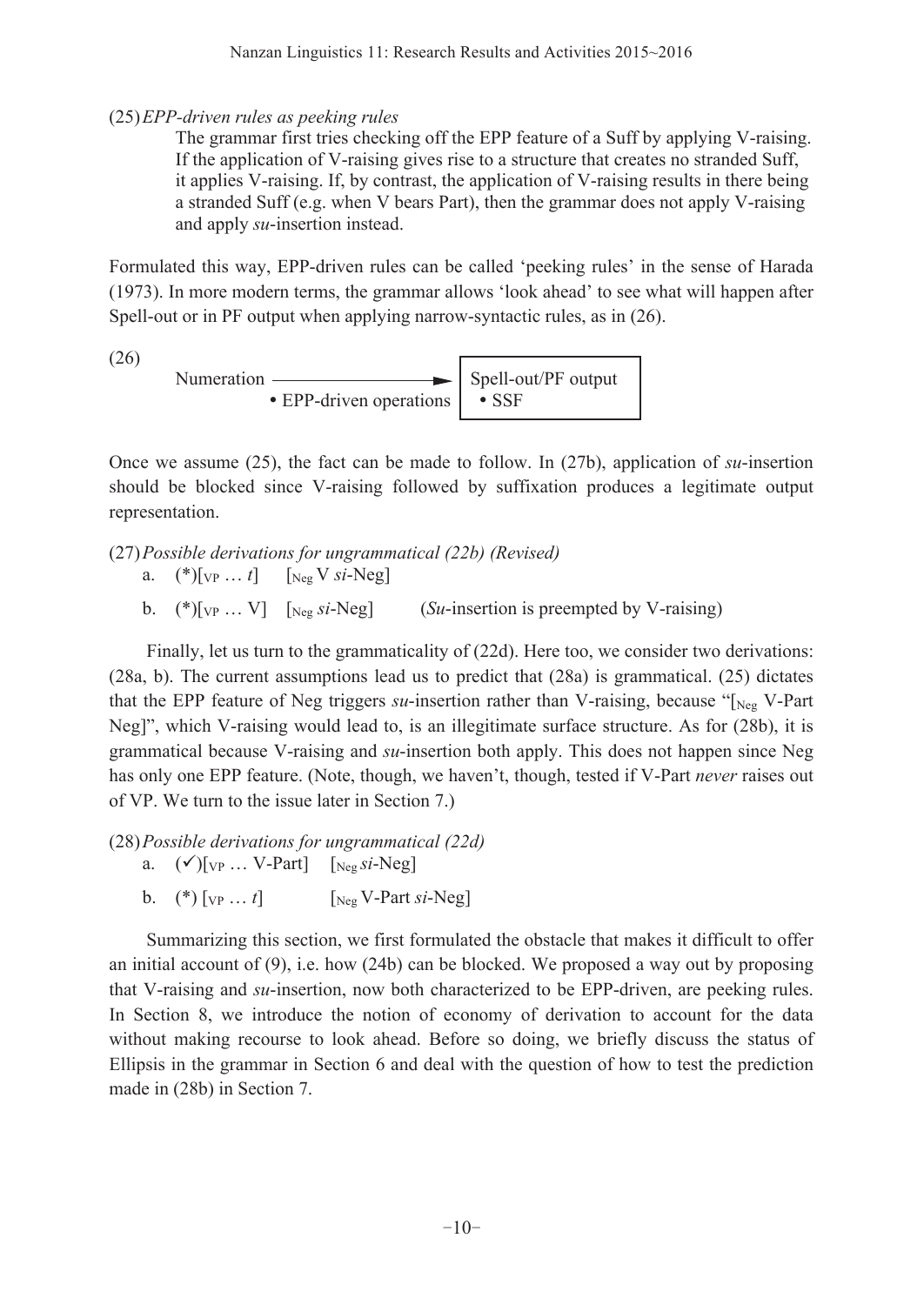## **6. Where Does Ellipsis Apply?**

As far as the facts considered so far are concerned, Ellipsis does not seem to bleed head raising  $[(1a)]$  or feed *su*-insertion  $[(7b)]$ . We can make this follow by assuming that head movement and *su*-insertion apply by Sell-Out while VP-ellipsis is PF deletion in Japanese. This assumption, though it is a stipulation, enables us to prevent ellipsis from affecting application of V-raising and *su*-insertion.

(29)



## **7. Optional Raising of "V-Part"?**

As we noted in  $(28b)$  (=(30)), we predict that "V-Part" never raises. Unfortunately, the available data do not allow us to draw a firm conclusion. I briefly discuss how this is so below.

(30) (\*)[VP … *t*] [Neg V-Part *si*-Neg]

 To test our prediction, we consider the following discourse. The example in question minimally differs from the *su*-stranding ellipsis example in (7), which we saw allow the null adjunct reading.

(31) *Context*:

Hiroshi-mo Mari-mo suguni LA-keiyu-de Nihon-ni kaeru-yooni iwareta. both Hiroshi and Mari right.away LA-via-by Japan-to go.back -C was.told 'Both Hiroshi and Mari were told to go back to Japan via LA right away.' Hiroshi-wa nantoka LA-keiyu-de Nihon-ni kaeri-**wa si**-ta-kedo, Hiroshi-TOP barely LA-via-by Japan-to go.back-TOP do- PAST-although Mari-wa kaeri-**wa si**-nakatt-ta. Mari-TOP go.back-TOP do-NEG.PAST

 'Although Hiroshi managed to go back to Japan via LA, Mari didn't go back to Japan.'

Speakers' judgments vary. Some report that (31) does not easily allow a null adjunct reading, as expected by the theory, and some others that it does allow such a reading, contrary to the prediction. Admitting that more research is needed, I leave the issue for future investigations.

# **8. Economy Considerations: In Place of Conclusion**

Thus far I have developed a grammar of Japanese that can account for the data given in (7) and (9). Funakoshi's Generalization and H&F's (2015a) study of *te*-complement construction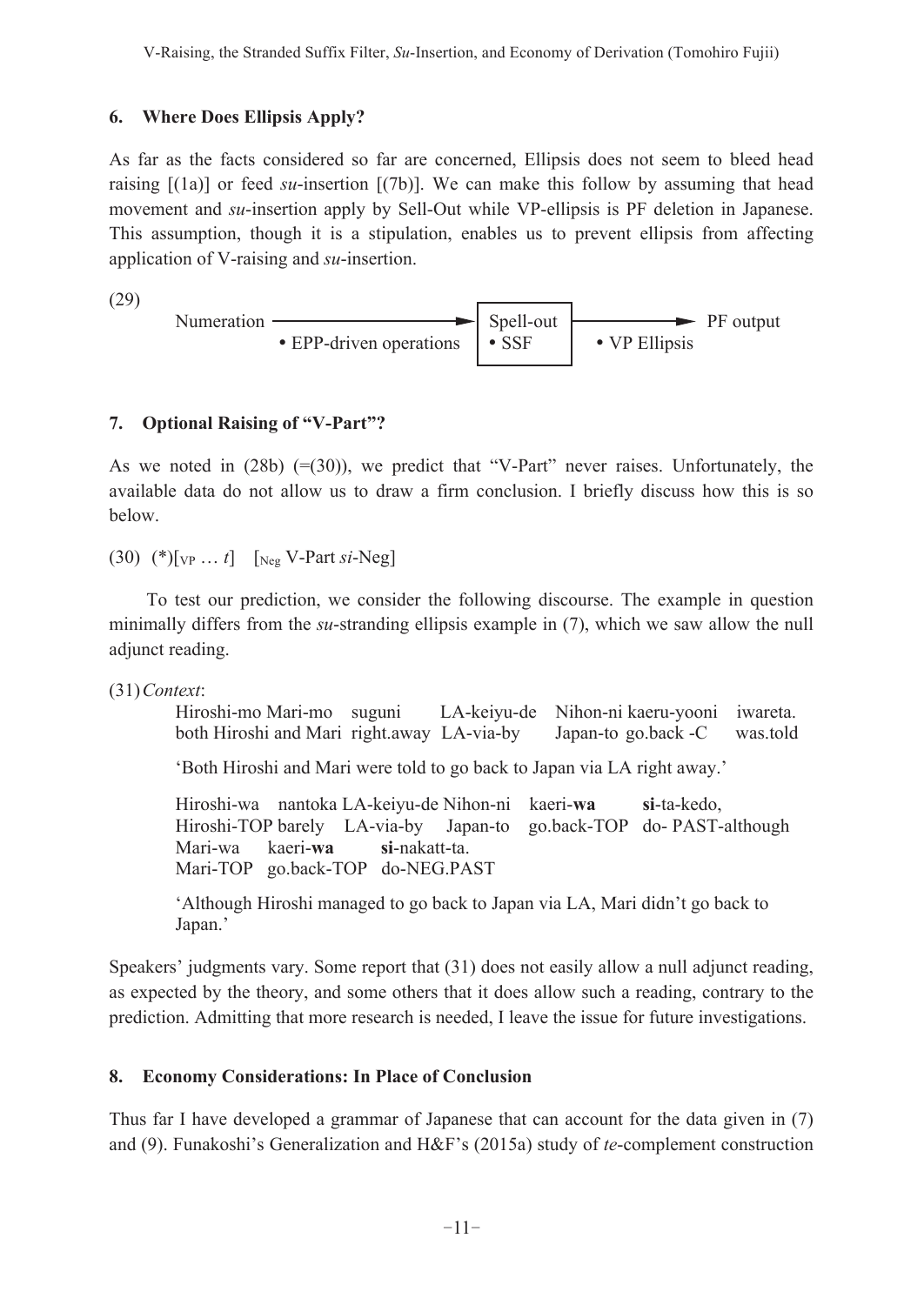led us to assume that V-raising and *su*-insertion are EPP-driven, but not driven by the SSF, and that the grammar decides which to apply, movement or insertion, by allowing look ahead to see whether an SSF violation will arise. Borrowing from Harada (1973), we call such rules peeking rules.

 Before concluding the paper, we attempt to achieve what the peeking rules do without making recourse to them. We propose that economy of derivation does the job. The idea is that we can do away with 'look ahead' by proposing that V-raising is more economical than *su*-insertion. (See Hornstein 2001, who proposes to deal with the complementary distribution of reflexives and pronouns in terms of the kind of economy principle that we use here; cf. Chomsky 1991) Recall that look ahead is needed to rule out (27b), repeated here.

(32) (\*)[VP … V] [Neg *si*-Neg]

In the version of the theory proposed above, the grammar first "tries" raising V, instead of inserting *su*. Since this "first attempt" successfully creates an SSF-compatible representation, then it must actually apply V-raising. Only if the first attempt fails, *su*-insertion may apply. Thus, s*u*-insertion, when it is not required, is prohibited. Therefore, (32) is barred.

 The essence of this explanation can be captured in terms of economy. Let us layout some core assumptions, which allow the grammar to choose a derivation where V-raising applies (call it  $D_{VR}$ ) over the one where *su*-insertion applies (call it  $D_{SI}$ ).

- (33) a. When [uV(+EPP)] is encountered in the course of derivation, either V-raising or *su*insertion may apply
	- b. In order for two derivations to count as  $D_{VR}$  and  $D_{SI}$ , they must only differ with regard to whether a  $[uV_{(+EPP)}]$  feature is checked by V-raising or *su*-insertion. The presence of a focus particle makes a difference. If either  $D_{VR}$  or  $D_{SI}$  involves a Part, the other does, and if either of them does not, the other does not either.
	- c.  $D_{VR}$  and  $D_{SI}$  must both be convergent, which means that  $D_{VR}$  and  $D_{SI}$  must both satisfy the SSF.

Armed with these assumptions, let us present some sample derivations to show how to rule out " $[v_P \dots V]$  *si*-Neg" in (34) and how to rule in " $[v_P \dots V\text{-Part}]$  *si*-Neg" in (35).

 $(34)$  i. [<sub>VP .</sub>.. V] Neg<sub>[uV(+EPP)], [NV^]</sub>

- ii.  $D_1: [V_P \dots t] V-Neg_{[uV(+EPP)], [NV^{\wedge}]} (V\text{-raising})$
- ii'.  $D_2$ :  $[v_P \dots V]$  *si*-Neg<sub>[uV(+EPP)],  $[NV^{\wedge}]$  (*Su*-insertion)</sub>
- iii. Both (ii) and (ii') satisfy the SSF.  $D_1$  and  $D_2$  both converge.
- iv.  $D_1$  is selected over  $D_2$  because V-raising is cheaper.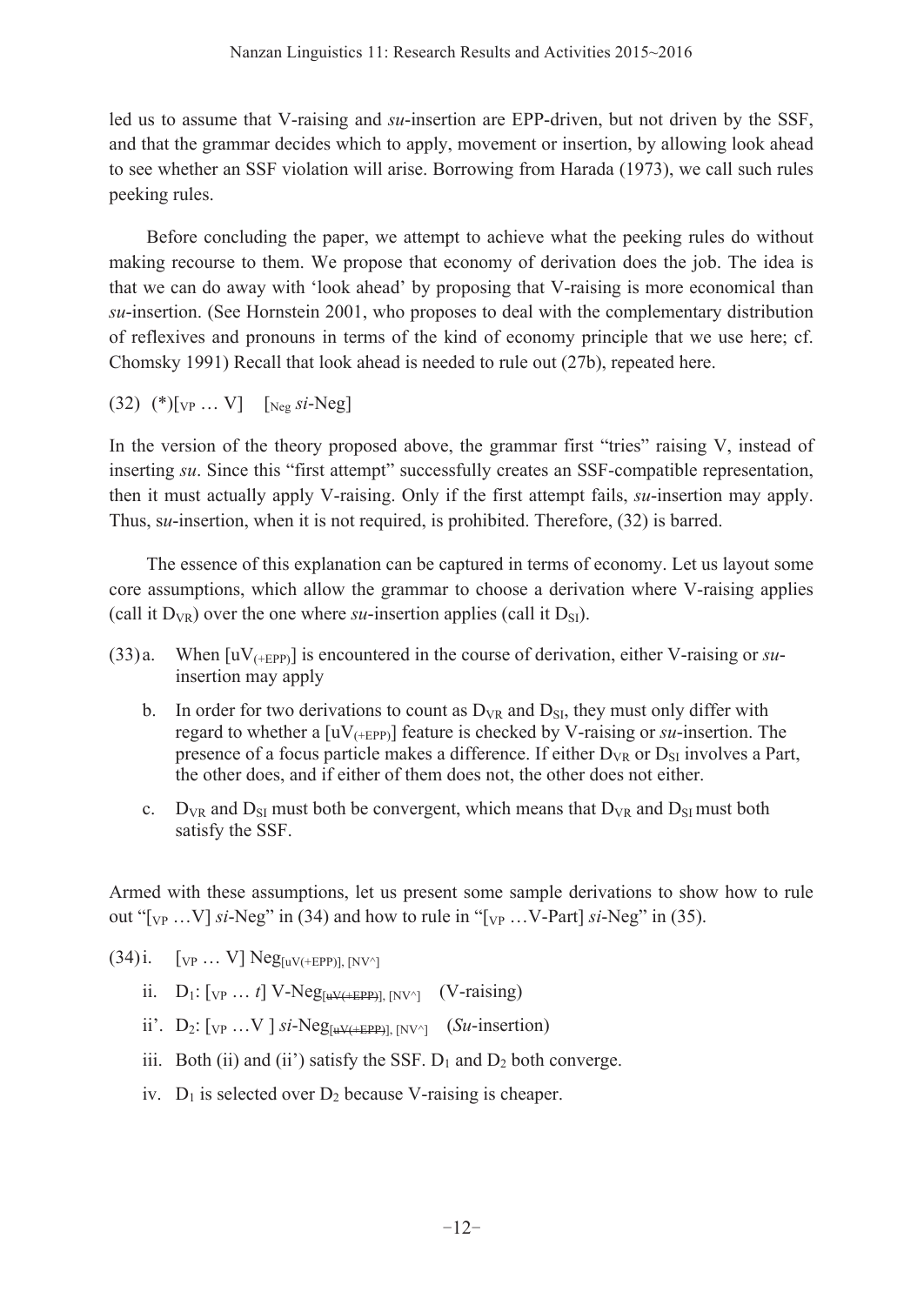- $(35)$ i.  $[vP_1 \ldots V\text{-}Part] Neg_{[uV(+EPP)], [NV^2]}$ 
	- ii.  $D_1$ :  $[v_P \dots t]$  V-Part Neg<sub>[uV(+EPP)</sub>],  $|N|V^{\wedge}$  (V-raising)
	- ii'.  $D_2$ :  $[v_P \dots V\text{-Part}]$  *si*-Neg<sub>[uV(+EPP)],  $|NV^{\wedge}|$  (*Su*-insertion)</sub>
	- iii. (ii) fails to satisfy the SSF. *Su*-insertion cannot fix its ill-formedness because the EPP is already checked off.  $D_1$  fails to converge. Only  $D_2$  does. No economy consideration is invoked.

Thus, in this theory, even though " $[v_P \dots V]$  *si*-Neg" and " $[v_P \dots V\text{-Part}]$  Neg" are both unacceptable, they are excluded for totally different reasons: the former is blocked by convergence of "[VP …*t*] V-Neg", while the latter is blocked by not being convergent.

 Viewed this way, the Japanese data given in (7) and (9) can be taken as an indication of usefulness of economy considerations.

#### **References**

Chomsky, Noam (1957) *Syntactic Structures*, The Hague, Mouton.

- Chomsky, Noam (1991) "Some Notes on Economy of Derivation and Representation," In R. Freidin, ed., *Principles and Parameters in Comparative Grammar*, Cambridge, Mass.: MIT Press, 417–454
- Funakoshi, Kenshi (2014) *Syntactic Head Movement and Its Consequences,* Ph.D. dissertation, University of Maryland.
- Funakoshi, Kenshi (to appear) "Verb-Stranding Verb Phrase Ellipsis in Japanese," *Journal of East Asian Linguistics.*
- Harada, Shin-Ichi (1973) "Counter Equi NP Deletion," *University of Tokyo Research Institute of Logopedics and Phoniatrics Annual Bulletin* 7, 113-147. [Reprinted in 2000. In N. Fukui, ed., *Syntax and Meaning: S. I. Harada Collected Works in Linguistics*, Taishukan, Tokyo, 181–216.
- Hatakeyama, Yuji, Kensuke Honda and Kosuke Tanaka (2007) "Verb Movement in Japanese Revisited," *Journal of Japanese Linguistics* 24, 89–103.
- Hayashi, Shintaro (2015) *On Head Movement in an Agglutinative SOV Language*, Ph.D. dissertation, Yokohama National University.
- Hayashi, Shintaro, and Tomohiro Fujii (2015a) "String Vacuous Head Movement: The Case of V-*te* in Japanese," *Gengo Kenkyu* 147, 31–56.
- Hayashi, Shintaro, and Tomohiro Fujii (2015b) "Predicate Ellipsis, Null Adjuncts, and Predicate Raising in Japanese," Paper read at the 51st Annual Meeting of the Chicago Linguistic Society, April 2015.
- Hoshi, Koji (2009) "On the Lack of VP-ellipsis in Japanese and Its Ramification in Cross-linguistic Perspective," *Language, Culture and Communication* 41, 1–29.
- Hornstein, Norbert (2001) *Move! A Minimalist Theory to Construal*, Blackwell, Maiden.
- Hoshi, Hiroto (1995) *Passive, Causative, and Light Verbs: A Study on Theta Role Assignment*, Ph.D. dissertation, University of Connecticut, Storrs.
- Kishimoto, Hideki (2007) "Negative Scope and Head Raising in Japanese," *Lingua* 117, 247–288.
- Kuroda, S.-Y. (1965) *Generative Grammatical Studies in the Japanese Language*. Ph.D. dissertation, MIT.